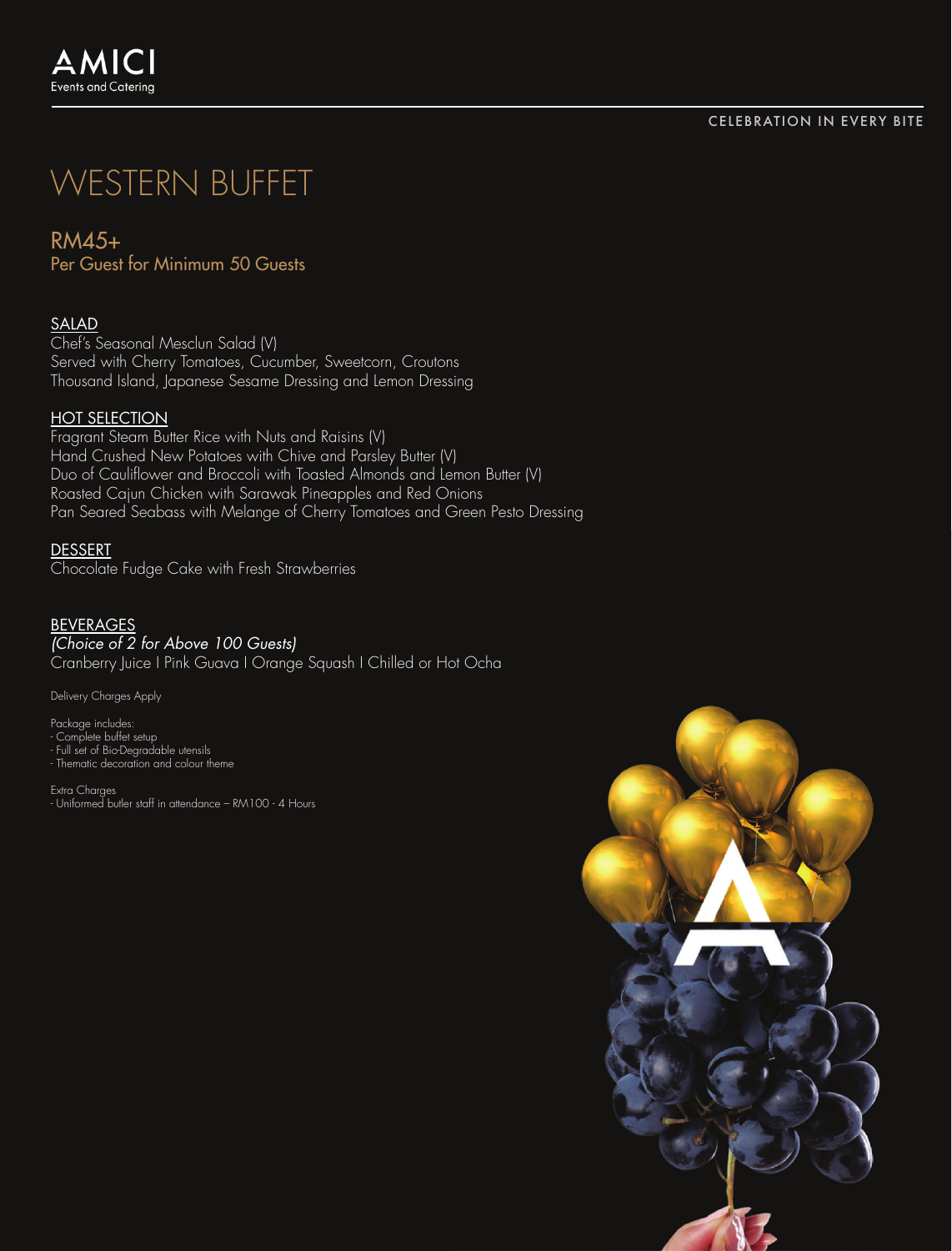# WESTERN BUFFET

RM55+ Per Guest for Minimum 30 Guests

# APPETIZER | SALAD

Chef's Seasonal Mesclun Salad (V) Served with Cherry Tomatoes, Cucumber, Sweetcorn, Croutons Thousand Island, Japanese Sesame Dressing and Lemon Dressing Vine Ripened Roma Tomato with Mozzarella

## HOT SELECTION

Spiced Saffron Rice with Raisins and Nuts (V) Gratin of Mac and Cheese with Cauliflower and Fresh Herbs (V) Sautéed French Beans with Roasted Garlic and Olive Oil (V) Slow Braised Lamb Rump Navarin with Root Vegetables and 5 Spices Oven Baked Cajun Marinated Boneless Chicken with Roasted Vegetables Pan-Seared Basa Fish Fillet with Sautéed Leek and Onion and Lemon Butter Sauce

#### DESSERT

Tropical Fruit Jelly Chocolate Fudge Cake with Fresh Strawberries

#### BEVERAGES

*(Choice of 2 for Above 100 Guests)* Cranberry Juice I Pink Guava I Orange Squash I Chilled or Hot Ocha

Delivery Charges Apply

Package includes: - Complete buffet setup - Full set of Bio-Degradable utensils - Thematic decoration and colour theme

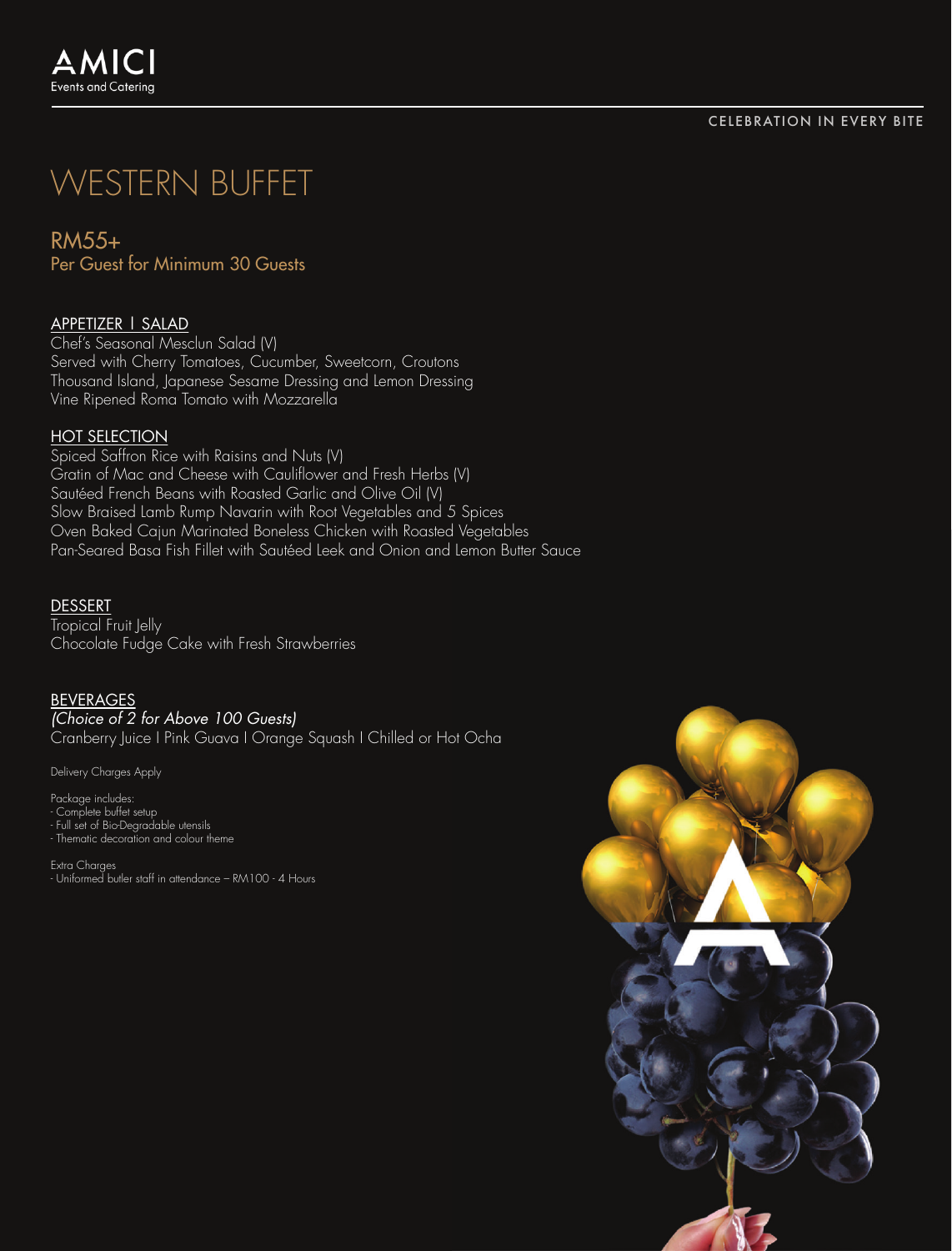# WESTERN BUFFET

RM75+ Per Guest for Minimum 30 Guests

# APPETIZER | SALAD

Chef's Seasonal Mesclun Salad (V) Served with Cherry Tomatoes, Cucumber, Sweetcorn, Croutons Thousand Island, Japanese Sesame Dressing and Lemon Dressing Wardorf Salad with Maple Yoghurt, Walnuts and Raisins (V)

## **SOUP**

Forest Mushroom Soup with Toasted Croutons (V)

## HOT SELECTION

Spicy Pomodoro Penne with Parmigiana Cheese (V) Steamed Broccoli with Lemon Butter Sauce (V) Hand Crushed New Potatoes with Chive and Parsley Butter (V) Slow Braised Chicken with Root Vegetables and Garlic Bread Pan Seared Seabass with Melange of Cherry Tomatoes and Green Pesto Dressing Market Seafood Bouillabaisse and Rouille Oven Roasted Beef Striploin with Sautéed Yellow Onions and Sauce Au Poivre

## DESSERT

Tropical Fruit Jelly Chocolate Fudge Cake with Fresh Strawberries Strawberry and Blueberry Mousse Verrine

# BEVERAGES

*(Choice of 2 for Above 100 Guests)* Cranberry Juice I Pink Guava I Orange Squash I Chilled or Hot Ocha

Delivery Charges Apply

Package includes: - Complete buffet setup - Full set of Bio-Degradable utensils - Thematic decoration and colour theme